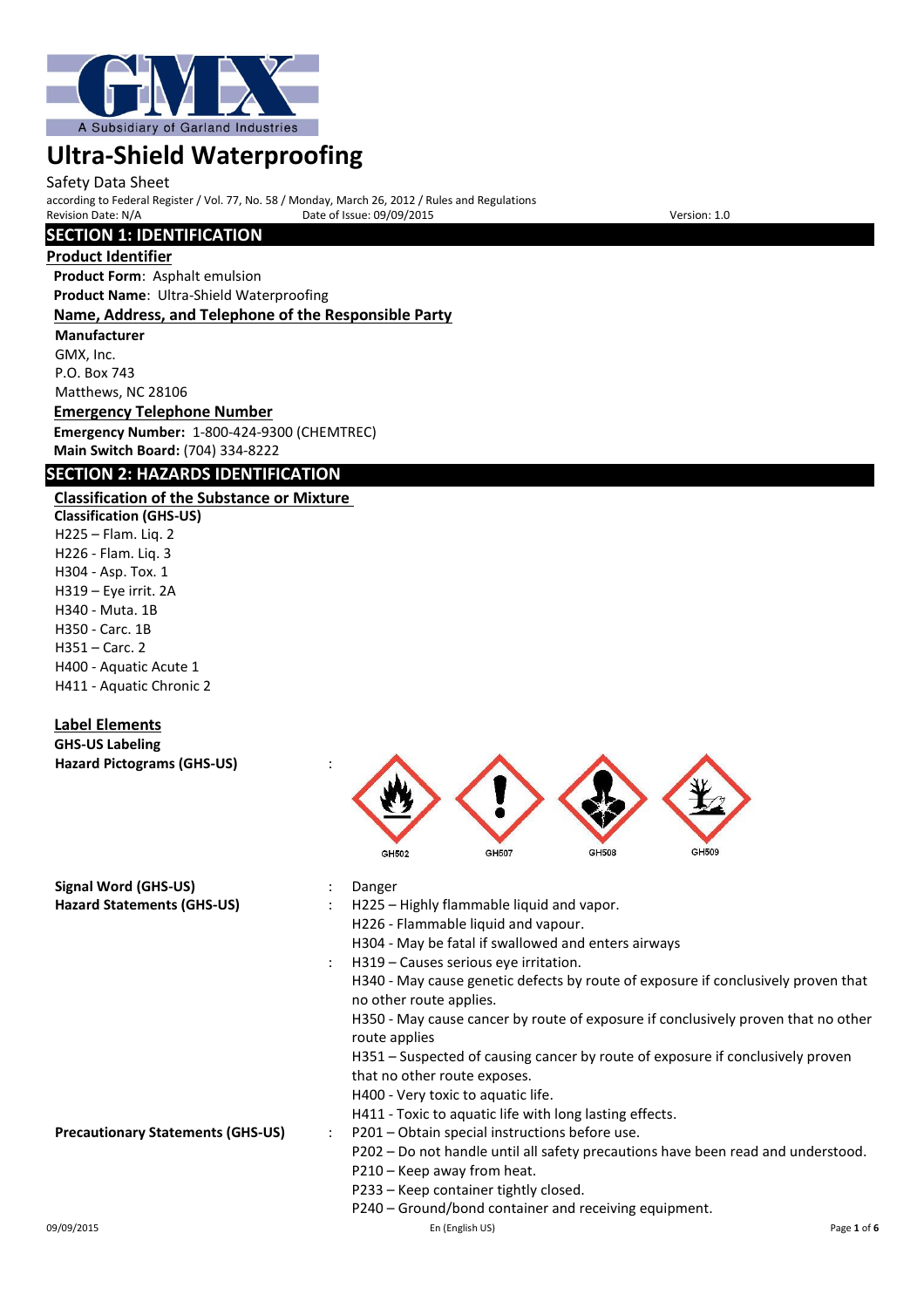Safety Data Sheet

According to Federal Register/Vol. 77, No. 58/Monday, March 26, 2012/Rules and Regulations Date of issue: 09/09/2015

- 
- P241 Use explosion-proof electrical/ventilating/equipment.
	- P242 Use only non-sparking tools.
	- P243 Take precautionary measures against static discharge.
	- P264 Wash face, hands, and any exposed skin thoroughly after handling.
	- P273 Avoid release to the environment.
	- P280 Wear protective gloves/protective clothing/eye protection/face protection.
	- P281 Use personal protective equipment as required.
	- P303 + P361 + P353 IF ON SKIN (or hair): Remove/Take off immediately all contaminated clothing. Rinse skin with water/shower.
	- P305 + P351 + P338 IF IN EYES: Rinse cautiously with water for several minutes.
	- Remove contact lenses, if present and easy to do. Continue rinsing.
	- P308+P313 If exposed or concerned: Get medical advice/attention.
	- P337+P313 if eye irritation persists: Get medical attention/advice.
	- P370 + P378 In case of fire: Use extinguishing media for extinction.
	- P391 Collect spillage.

P403 + P235 - Store in a well-ventilated place. Keep cool.

- P405 Store locked up.
- P501 Dispose of contents/container according to local, regional, national, and international regulations.

#### **Other Hazards**

**Other Hazards Not Contributing to the Classification:** Not available.

### **Unknown Acute Toxicity (GHS-US)**

No data available

# **SECTION 3: COMPOSITION/INFORMATION ON INGREDIENTS**

### **Substance**

Not available

#### **Mixture**

| <b>Name</b>                          | <b>Product identifier</b> | % (w/w)   | <b>Classification (GHS-US)</b> |
|--------------------------------------|---------------------------|-----------|--------------------------------|
| Asphalt                              | CAS No (8052-42-4)        | $50 - 65$ | H225 - Flam. Liq. 2            |
|                                      |                           |           | H319 - Eye Irrit. 2A           |
|                                      |                           |           | $H351 - Carc.$ 2               |
| Water                                | CAS No (7732-18-5)        | $20 - 45$ | Not Classified                 |
| Elastomeric Polymer                  | Proprietary               | $0 - 20$  | Not Classified                 |
| Additives                            | Mixture                   | < 6       | Not Classified                 |
| Stoddard Solvent                     | 8052-41-3                 | $0 - 5$   | H226 - Flam. Lig. 3            |
|                                      |                           |           | H340 - Muta, 1B                |
|                                      |                           |           | H350 - Carc. 1B                |
|                                      |                           |           | H304 - Asp. Tox. 1             |
|                                      |                           |           | H400 - Aquatic Acute 1         |
|                                      |                           |           | H411 - Aquatic Chronic 2       |
| <b>SECTION 4: FIRST AID MEASURES</b> |                           |           |                                |

**Description of First Aid Measures**

**First-aid Measures General**: Never give anything by mouth to an unconscious person. If you feel unwell, seek medical advice (show the label where possible). IF exposed or concerned: Get medical advice/attention.

**First-aid Measures After Inhalation**: Move to fresh air. Oxygen or artificial respiration if needed. If symptoms persist, call a physician.

**First-aid Measures After Skin Contact**: Wash off immediately with soap and plenty of water removing all contaminated clothes and shoes. Remove and wash contaminated clothing before re-use. If skin irritation persists, call a physician.

**First-aid Measures After Eye Contact**: Rinse thoroughly with plenty of water for at least 15 minutes and consult a physician. **First-aid Measures After Ingestion**: Call a physician or Poison Control Center immediately. Never give anything by mouth to an unconscious person. Do not induce vomiting without medical advice.

## **SECTION 5: FIRE-FIGHTING MEASURES**

### **Extinguishing Media**

**Suitable Extinguishing Media:** Carbon dioxide (CO2). Foam. Dry powder. Dry chemical.

**Unsuitable Extinguishing Media:** Do not use a solid water stream as it may scatter and spread fire.

### **Special Hazards Arising From the Substance or Mixture**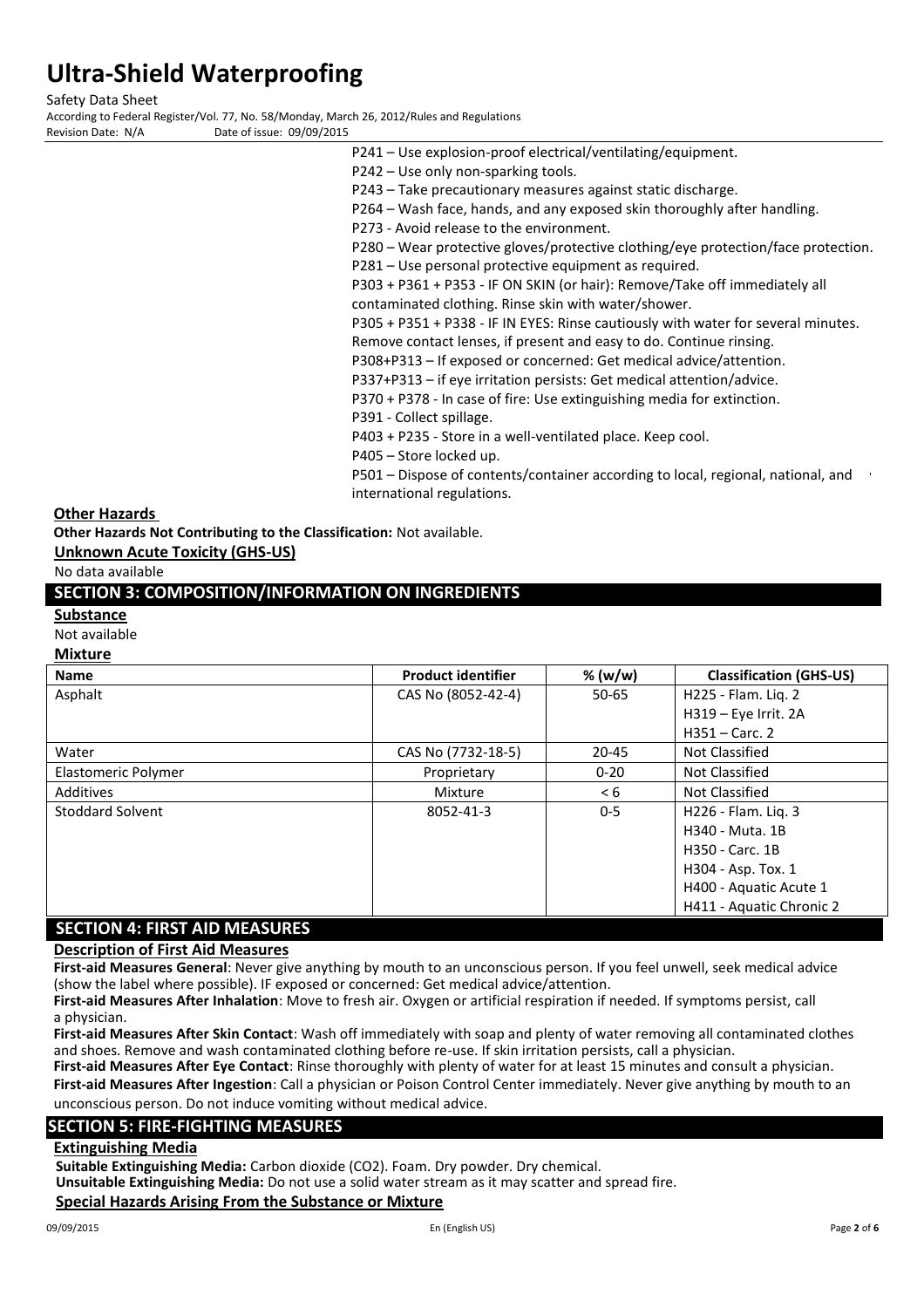#### Safety Data Sheet

According to Federal Register/Vol. 77, No. 58/Monday, March 26, 2012/Rules and Regulations

Date of issue: 09/09/2015

No information available

### **Advice for Firefighters**

**Firefighting Instructions:** Exercise caution when fighting any chemical fire.

**Protection During Firefighting:** As in any fire, wear self-contained breathing apparatus pressure-demand, MSHA/NIOSH (approved or equivalent) and full protective gear.

#### **Reference to Other Sections**

Refer to section 9 for flammability properties.

#### **SECTION 6: ACCIDENTAL RELEASE MEASURES**

#### **Personal Precautions, Protective Equipment and Emergency Procedures**

**General Measures**: Evacuate personnel to safe areas.

#### **For Non-emergency Personnel**

**Protective Equipment:** Use appropriate personal protection equipment (PPE).

**Emergency Procedures:** Evacuate unnecessary personnel.

#### **For Emergency Responders**

**Protective Equipment:** Equip cleanup crew with proper protection.

**Emergency Procedures:** Ventilate area.

#### **Environmental Precautions**

Prevent further leakage or spillage if safe to do so. Prevent product from entering drains.

#### **Methods and Material for Containment and Cleaning Up**

**For Containment and Clean Up:** Dike with inert absorbent material (e.g. dry sand or earth). Take precautionary measures against static discharges. Soak up with inert absorbent material. Pick up and transfer to properly labeled containers. Keep in suitable and closed containers for disposal. Dispose of as common waste.

#### **Reference to Other Sections**

See heading 8, Exposure Controls and Personal Protection.

### **SECTION 7: HANDLING AND STORAGE**

#### **Precautions for Safe Handling**

Avoid contact with skin and eyes. Ensure adequate ventilation.

#### **Conditions for Safe Storage, Including Any Incompatibilities**

**Storage Conditions:** Keep container tightly closed. Keep in properly labeled containers. Keep out of the reach of children. **Incompatible Materials:** Not available.

## **SECTION 8: EXPOSURE CONTROLS/PERSONAL PROTECTION**

### **Control Parameters**

| <b>Chemical Name</b>    | <b>ACGIH TLV</b>          | <b>OSHA PEL</b>     | <b>Ontario TWAEV</b>       | Mexico                       |
|-------------------------|---------------------------|---------------------|----------------------------|------------------------------|
| Petroleum Asphalt       | TWA: $0.5 \text{ mg/m}^3$ |                     | TWA: $0.5 \text{ mg/m}^3$  | STEL: 10 mg/m <sup>3</sup>   |
|                         |                           |                     |                            | TWA: 5 mg/m <sup>3</sup>     |
| <b>Stoddard Solvent</b> | TWA: 100 ppm              | TWA: 2900 mg/m $3$  | TWA: 525 mg/m <sup>3</sup> | STEL: 200 ppm                |
|                         |                           | <b>TWA: 500 ppm</b> |                            | STEL: 1050 mg/m <sup>3</sup> |
|                         |                           |                     |                            | TWA: 523 mg/m <sup>3</sup>   |
|                         |                           |                     |                            | TWA: 100 ppm                 |

| <b>Chemical</b> ,<br><b>Name</b> | <b>NIOSH IDLH</b>                          |
|----------------------------------|--------------------------------------------|
| stodr<br><b>Nolven</b>           | annnn<br>ם מספר<br>mg/.<br>$\cdot$ $\cdot$ |

#### **Exposure Controls**

**Appropriate Engineering Controls:** Do not allow ventilation equipment to draw material odors indoors. **Personal Protective Equipment:** Gloves. Protective clothing. Protective goggles.



#### **Hand Protection:** Protective gloves.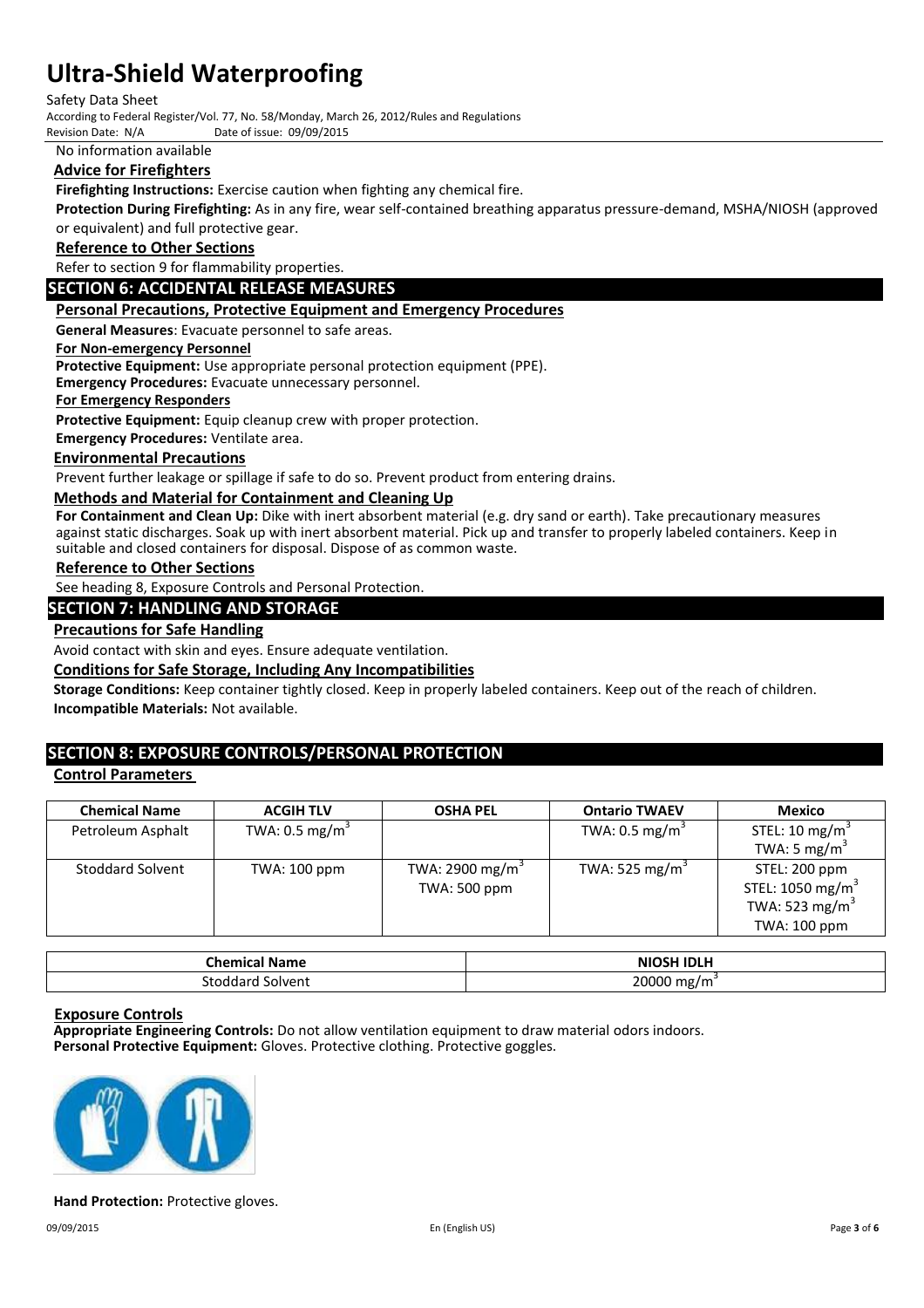Safety Data Sheet

According to Federal Register/Vol. 77, No. 58/Monday, March 26, 2012/Rules and Regulations Date of issue: 09/09/2015

**Eye Protection:** Chemical goggles or safety glasses.

**Skin and Body Protection:** Wear suitable protective clothing.

**Respiratory Protection:** If exposure limits are exceeded or irritation is experienced, NIOSH approved respiratory protection should be worn.

**Hygiene Measures:** Wash hands before breaks and at the end of workday. Remove and wash contaminated clothing before re-use. Handle in accordance with good industrial hygiene and safety practice. **Other Information:** When using, do not eat, drink, or smoke.

# **SECTION 9: PHYSICAL AND CHEMICAL PROPERTIES**

**Information on Basic Physical and Chemical Properties**

| <b>Physical State</b>                                    | $\ddot{\phantom{a}}$ | Liquid                            |
|----------------------------------------------------------|----------------------|-----------------------------------|
| Appearance                                               | $\ddot{\cdot}$       | Brown/black liquid                |
| Odor                                                     |                      | Slight odor                       |
| <b>Odor Threshold</b>                                    |                      | Not available                     |
| pH                                                       |                      | $9.5 - 11.5$                      |
| <b>Relative Evaporation Rate (butyl acetate = 1)</b>     |                      | Not available                     |
| <b>Melting Point</b>                                     |                      | Not available                     |
| <b>Freezing Point</b>                                    | $\ddot{\cdot}$       | $32^{\circ}$ F/0 $^{\circ}$ C     |
| <b>Boiling Point</b>                                     | $\ddot{\cdot}$       | $212^{\circ}$ F / $100^{\circ}$ C |
| <b>Flash Point</b>                                       | $\ddot{\cdot}$       | >400°F (>204°C)                   |
| <b>Auto-ignition Temperature</b>                         | $\ddot{\cdot}$       | > 700°F / > 371°C                 |
| <b>Decomposition Temperature</b>                         |                      | Not available                     |
| Flammability (solid, gas)                                |                      | Not available                     |
| <b>Lower Flammable Limit</b>                             |                      | Not available                     |
| <b>Upper Flammable Limit</b>                             |                      | Not available                     |
| <b>Vapor Pressure</b>                                    | $\ddot{\cdot}$       | Not available                     |
| Relative Vapor Density at 68°F (20°C)                    | $\ddot{\phantom{a}}$ | $> 1$ (Air = 1)                   |
| <b>Relative Density</b>                                  | $\ddot{\cdot}$       | Not available                     |
| <b>Specific Gravity</b>                                  | $\cdot$              | >1.0                              |
| <b>Solubility</b>                                        |                      | Partly miscible                   |
| Partition coefficient: n-octanol/water                   | $\ddot{\cdot}$       | Not available                     |
| <b>Explosion Data - Sensitivity to Mechanical Impact</b> | $\ddot{\cdot}$       | Not available                     |
| <b>Explosion Data - Sensitivity to Static Discharge</b>  | $\ddot{\cdot}$       | Not available                     |
| <b>VOC Content</b>                                       | $\ddot{\cdot}$       | $<$ 40 g/L                        |

## **SECTION 10: STABILITY AND REACTIVITY**

**Reactivity:** Hazardous polymerization does not occur

**Chemical Stability:** Stable under normal conditions.

**Possibility of Hazardous Reactions:** Hazardous polymerization will not occur.

**Conditions to Avoid:** No information available.

**Incompatible Materials:** No materials to be especially mentioned.

**Hazardous Decomposition Products:** Carbon monoxide. Carbon dioxide. Hydrocarbons.

# **SECTION 11: TOXICOLOGICAL INFORMATION**

# **Information on Toxicological Effects – Ingredient(s)**

**LD50 and LC50 Data**

| Asphalt (8052-42-4) |              |
|---------------------|--------------|
| LD50 Oral Rat       | >5,000 mg/kg |
| LD50 Dermal Rabbit  | >2,000 mg/kg |

#### **Carcinogenicity Data:**

| Asphalt (8052-42-4)                    |                                             |
|----------------------------------------|---------------------------------------------|
| <b>IARC Group</b>                      | 2B                                          |
| National Toxicity Program (NTP) Status | Twelfth Report – Items under consideration. |

# **SECTION 12: ECOLOGICAL INFORMATION**

### **Toxicity – Ingredients**

Contains no substances known to be hazardous to the environment or not degradable in waste water treatment plants.

**Persistence and Degradability**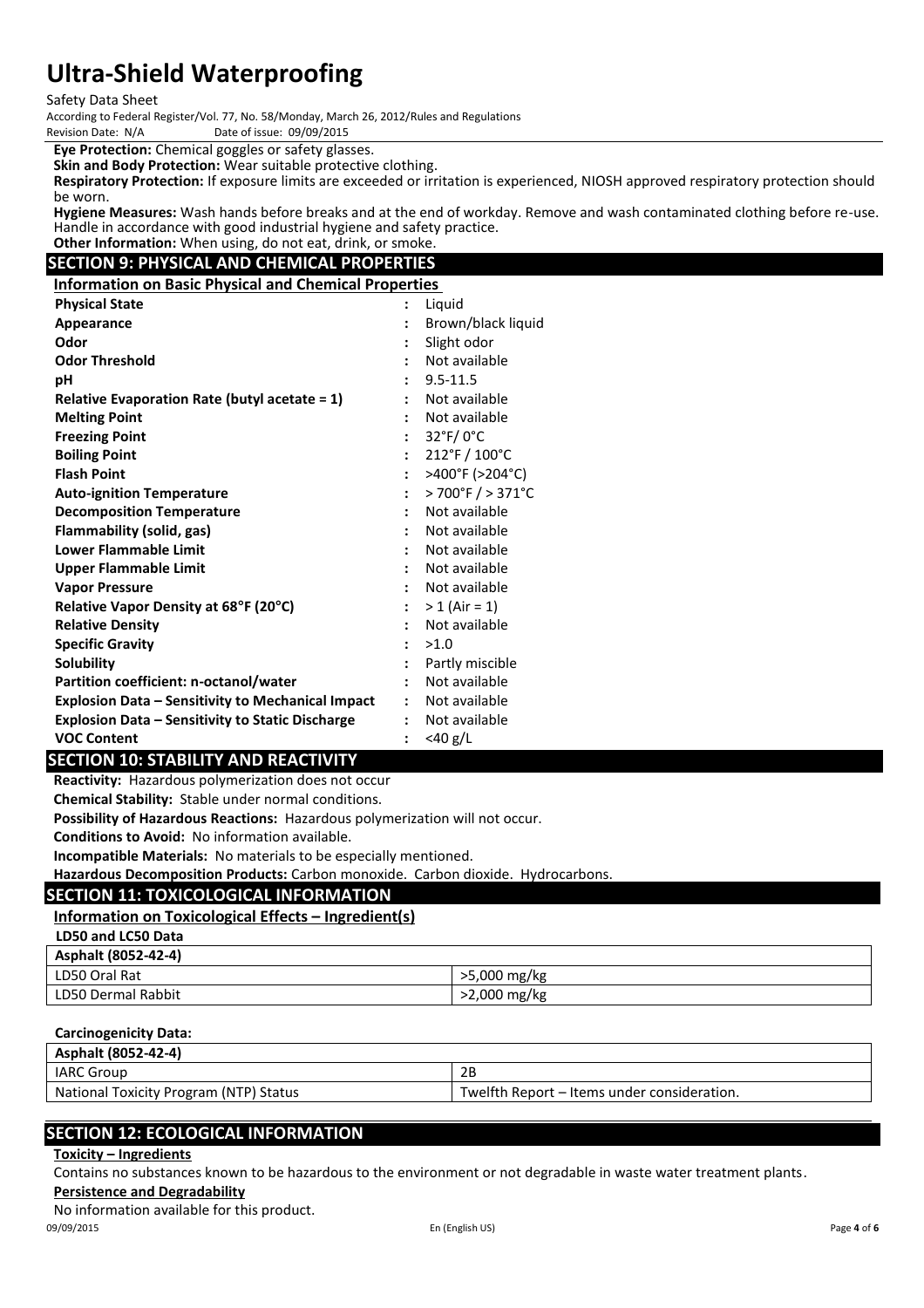#### Safety Data Sheet

According to Federal Register/Vol. 77, No. 58/Monday, March 26, 2012/Rules and Regulations Date of issue: 09/09/2015

# **Bioaccumulative Potential – Product**

No information available for this product.

**Bioaccumulative Potential – Ingredients**

No information available for this product.

# **Mobility in Soil**

No information available for this product.

# **Other Adverse Effects**

**Other Information:** Avoid release to the environment.

## **SECTION 13: DISPOSAL CONSIDERATIONS**

**Waste Disposal Recommendations:** Dispose of in accordance with local, state, and federal regulations.

**Additional Information:** Empty containers should be taken for local recycling, recovery or waste disposal.

# **SECTION 14: TRANSPORT INFORMATION**

| In Accordance with DOT       |                |                         |
|------------------------------|----------------|-------------------------|
| <b>Proper Shipping Name</b>  |                | Non-Regulated Material. |
| In Accordance with IMDG      |                |                         |
| <b>Proper Shipping Name</b>  |                | Not Regulated.          |
| <b>Hazard Class</b>          |                |                         |
| <b>Identification Number</b> |                |                         |
| <b>Packing Group</b>         |                |                         |
| <b>Marine Pollutant</b>      |                |                         |
| In Accordance with IATA      |                |                         |
| <b>Proper Shipping Name</b>  | $\ddot{\cdot}$ | Not Regulated.          |
| <b>Hazard Class</b>          |                |                         |
| <b>Identification Number</b> |                |                         |
| <b>Packing Group</b>         |                |                         |
| <b>Marine Pollutant</b>      |                |                         |
| In Accordance with TDG       |                |                         |
| <b>Proper Shipping Name</b>  |                | Not Regulated.          |
| <b>Hazard Class</b>          |                |                         |
| <b>Identification Number</b> |                |                         |
| <b>Packing Group</b>         |                |                         |
| <b>Marine Pollutant</b>      |                |                         |

# **SECTION 15: REGULATORY INFORMATION**

### **International Inventories**

| <b>Chemical Name</b>    | <b>TSCA</b> | DSL | <b>NDSL</b> | <b>EINECS</b> | <b>ELINCS</b> | <b>ENCS</b> | <b>CHINA</b> | <b>KECL</b> | <b>PICCS</b> | <b>AICS</b> |
|-------------------------|-------------|-----|-------------|---------------|---------------|-------------|--------------|-------------|--------------|-------------|
| Petroleum<br>i Asphalt  |             |     |             |               | -             |             |              |             |              |             |
| <b>Stoddard Solvent</b> |             |     |             |               |               |             |              |             |              |             |

| TSCA          | Complies |
|---------------|----------|
| DSL           | Complies |
| <b>NDSL</b>   | Complies |
| <b>EINECS</b> | Complies |
| <b>ELINCS</b> | Complies |
| <b>ENCS</b>   | Complies |
| CHINA         | Complies |
| <b>KECL</b>   | Complies |
| <b>PICCS</b>  | Complies |
| AICS          | Complies |
|               |          |

### **US Federal Regulations**

|  | Asphalt (8052-42-4) |                                                                                                                 |  |  |
|--|---------------------|-----------------------------------------------------------------------------------------------------------------|--|--|
|  |                     | the contract of the contract of the contract of the contract of the contract of the contract of the contract of |  |  |

Listed on the United States TSCA (Toxic Substances Control Act) Inventory